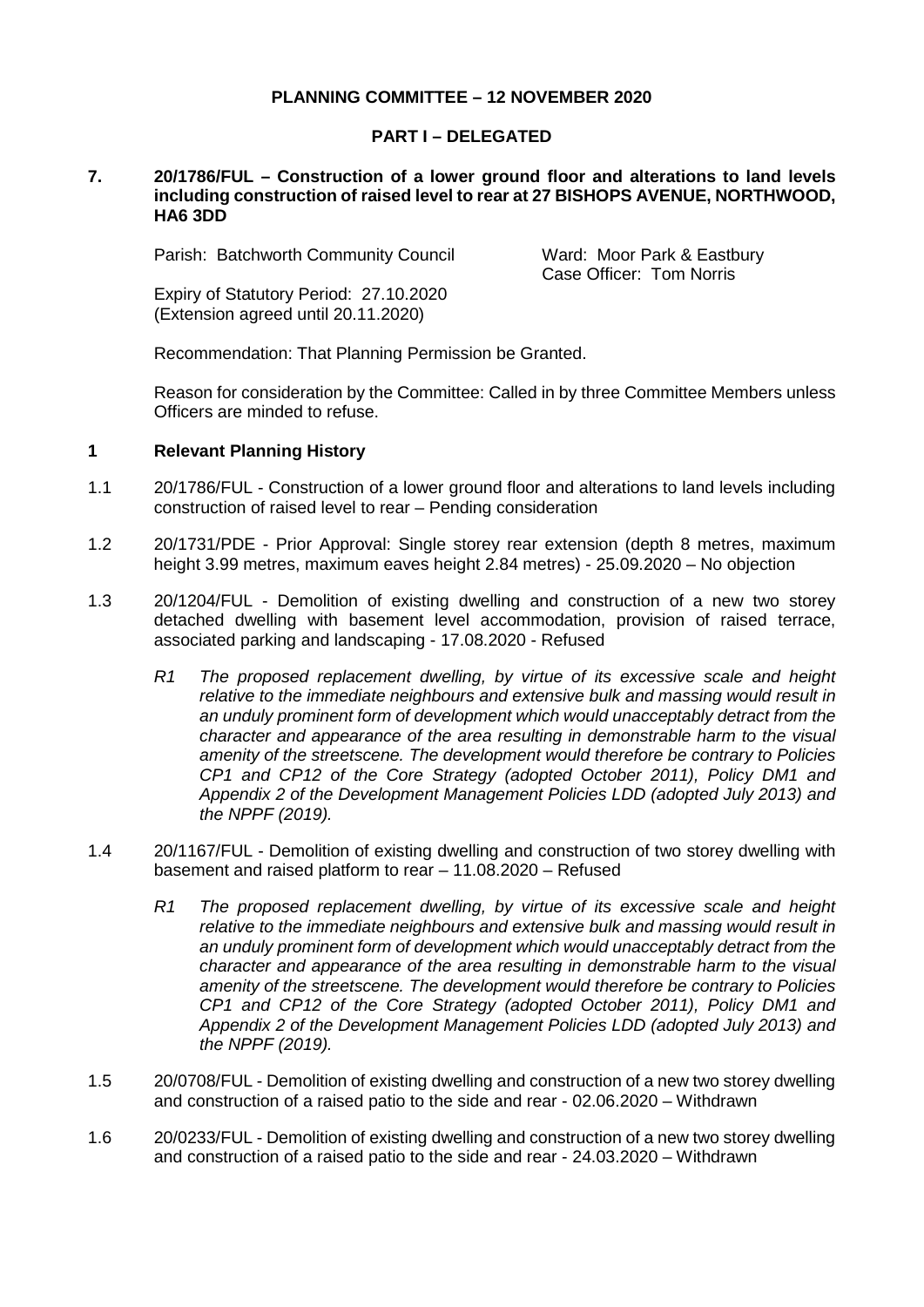- 1.7 19/1377/FUL Demolition of existing dwelling and construction of detached chalet bungalow including accommodation in the roofspace served by front and rear dormer windows and construction of raised patio to rear - 03.10.2019 – Withdrawn
- 1.8 13/1892/FUL Raise in roof level to create loft conversion with dormer windows to rear elevations, extension to roof and addition of window to rear elevation, rooflight to side elevation and three rooflights to front elevation - 27.12.2013 – Permitted
- 1.9 08/0882/FUL Raise in roof level to create loft conversion with dormer windows to rear elevations, extension to roof and addition of window to rear elevation, rooflight to side elevation and three rooflights to front elevation - 17.06.2008 – Permitted
- 1.10 99/0098 Single storey rear extension 04.04.1999 Permitted
- 1.11 98/0917 Single storey rear extension 22.12.1998 Refused

# **2 Description of Application Site**

- 2.1 The application site contains a bungalow located on the northern side of Bishops Avenue, Northwood. The dwelling is largely traditional in character with a red facing brick exterior, dark framed leaded windows and a dark tiled hipped roof. To the front of the dwelling is a paved driveway, large enough to accommodate at least three cars. Within the frontage there is also soft landscaping including relatively high conifer hedging and other shrubs. To the rear of the dwelling there is an amenity garden of some 600sqm in area which slopes down gradually towards the end. The amenity garden is heavily vegetated and includes a number of significantly large trees which are covered by a group Tree Preservation Order (TPO453). The TPO group includes 4 Oak Trees and 1 Scots Pine, with one Oak try situated in close proximity to the dwelling.
- 2.2 The wider street scene of Bishops Avenue can be characterised by a mixture of bungalows and two-storey dwellings. The application dwelling is at a juncture between a continuation of two-storey dwellings to the east and bungalows to the west. It is noted however that the plot immediately adjoining to the east contains a bungalow. The opposite side of Bishops Avenue consists entirely of two-storey dwellings.

## **3 Description of Proposed Development**

- 3.1 This application seeks planning permission for the construction of a lower ground floor and associated alterations to land levels including construction of raised level to rear.
- 3.2 The proposed lower ground floor level would be constructed to the western side of the existing dwelling and would align with the western flank elevation. The land level would be excavated by some 1.3m and the room created would have a width of 8.1m, and a depth of 6.1m. The proposed new level would be contained within the existing ground floor footprint of the dwelling. There would be a set of bifold doors inserted within the rear elevation at lower ground floor level.
- 3.3 The existing raised decking area would be removed and replaced with a new raised platform. This would have a depth of 1.2m from the existing rear elevation, a width of 8.5m, and a base height of 2.5m with an additional balustrade height of 1.3m
- 3.4 The land levels on the eastern section of the rear elevation would be altered to form steps down to the rear garden. This would include the excavation of some 0.5m down from the current level to a width of 4.5m.

## **4 Consultation**

**4.1 Statutory Consultation**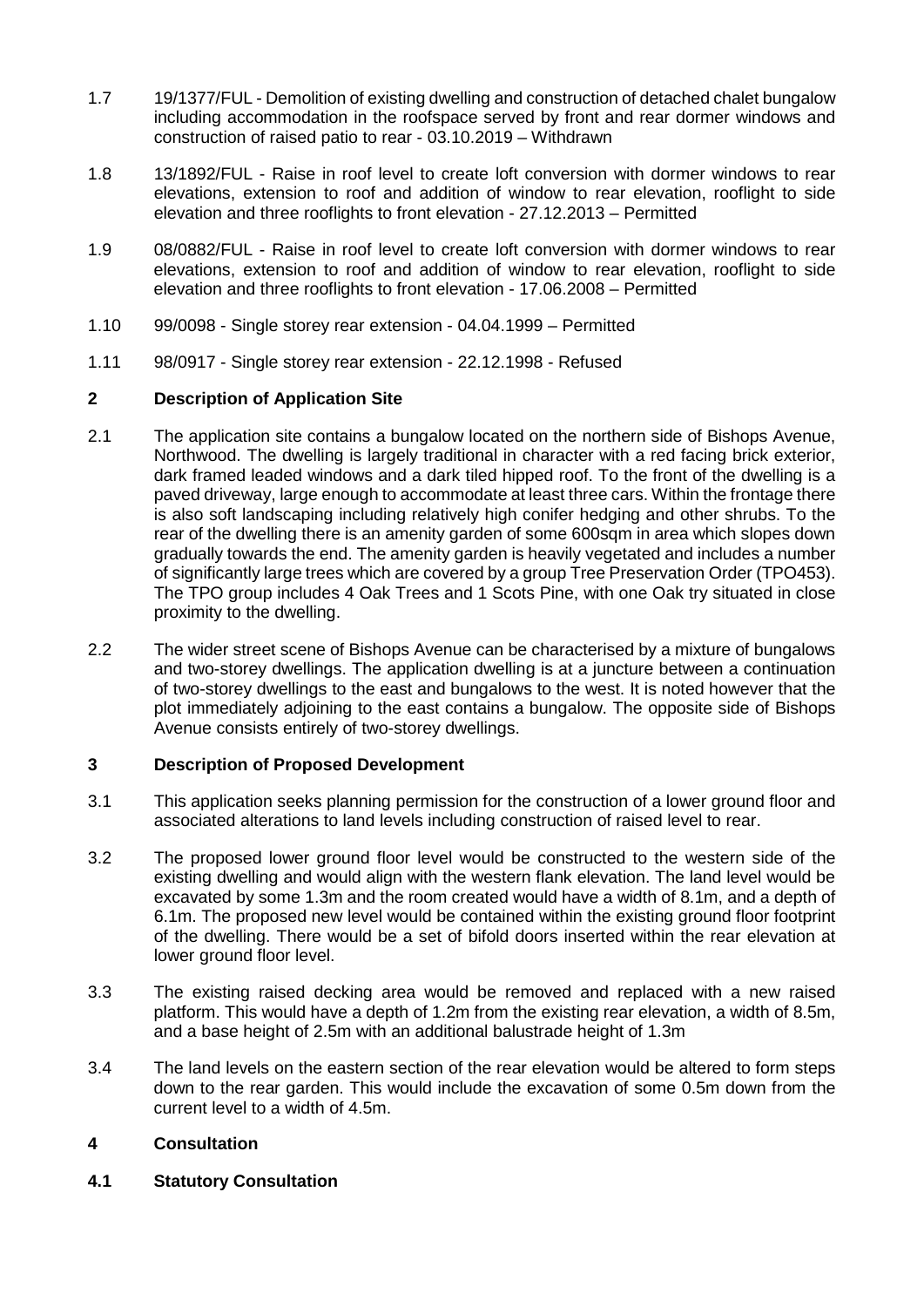- 4.1.1 National Grid: [No response received]
- 4.1.2 Landscape Officer: [Objection]

"The application is accompanied by an arboricultural and planning integration report, and a tree protection plan dated 6th July 2020 and June 2020 respectively, which relates to an outdated layout.

The application provides no details in respect to existing or proposed level changes, and therefore it is impossible to assess any potential impact upon adjacent trees. Although the proposed lower ground level is beyond the root protection area of adjacent trees, associated level changes, and the unknown elements of the proposed level changes, have the potential to impact adjacent trees.

In light of the above, and the inability of submitted information to demonstrate that existing trees can be adequately protected, I am compelled to raise objections to the proposals."

### 4.1.3 Batchworth Community Council: [Made the following comments]

"Batchworth Community Council recommends that further information is provided by the applicant regarding existing and proposed site levels and also in relation to neighbouring properties."

### **4.2 Public/Neighbour Consultation**

- 4.2.1 Neighbours consulted: 9
- 4.2.2 Responses received: 2 (Objections)
- 4.2.3 Site Notice not required
- 4.2.4 Press notice not required
- 4.2.5 Summary of objections received:
	- There are no details of the proposed ground level which could impact my property and privacy
	- The Landscape Officer suggests this development could impact surrounding trees where a large Oak tree is very close to my boundary
	- I am also concerned that a lower ground floor level could impact my foundations.
	- What will be the impact of the alteration to land level on neighbouring properties
	- We are concerned that a lower ground floor level could impact on the foundations of our property and could be detrimental to our drainage system

### **5 Reason for Delay**

5.1 Committee cycle.

### **6 Relevant Planning Policy, Guidance and Legislation**

### 6.1 National Planning Policy Framework and National Planning Practice Guidance

In February 2019 the new National Planning Policy Framework was published. This is read alongside the National Planning Practice Guidance (NPPG). The determination of planning applications is made mindful of Central Government advice and the Local Plan for the area. It is recognised that Local Planning Authorities must determine applications in accordance with the statutory Development Plan, unless material considerations indicate otherwise, and that the planning system does not exist to protect the private interests of one person against another. The NPPF is clear that "existing policies should not be considered out-of-date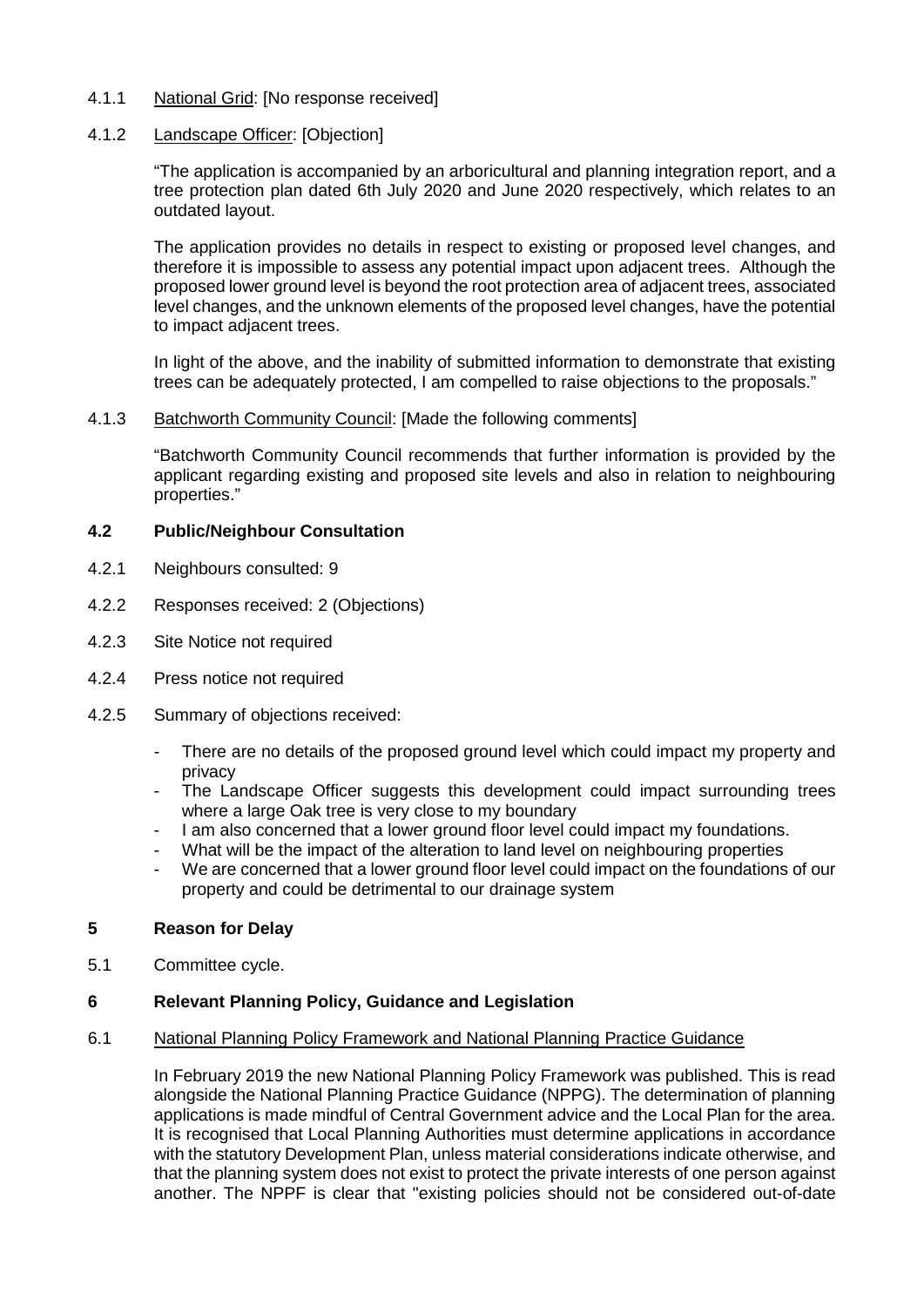simply because they were adopted or made prior to the publication of this Framework. Due weight should be given to them, according to their degree of consistency with this Framework".

The NPPF states that 'good design is a key aspect of sustainable development, creates better places in which to live and work and helps make development acceptable to communities'. The NPPF retains a presumption in favour of sustainable development. This applies unless any adverse impacts of a development would 'significantly and demonstrably' outweigh the benefits.

### 6.2 The Three Rivers Local Plan

The application has been considered against the policies of the Local Plan, including the Core Strategy (adopted October 2011), the Development Management Policies Local Development Document (adopted July 2013) and the Site Allocations Local Development Document (adopted November 2014) as well as government guidance. The policies of Three Rivers District Council reflect the content of the NPPF.

The Core Strategy was adopted on 17 October 2011 having been through a full public participation process and Examination in Public. Relevant policies include Policies CP1, CP9, CP10 and CP12.

The Development Management Policies Local Development Document (DMLDD) was adopted on 26 July 2013 after the Inspector concluded that it was sound following Examination in Public which took place in March 2013. Relevant policies include DM1, DM6, DM13 and Appendices 2 and 5.

### 6.3 Other

The Community Infrastructure Levy (CIL) Charging Schedule (adopted February 2015).

The Localism Act received Royal Assent on 15 November 2011. The growth and Infrastructure Act achieved Royal Assent on 25 April 2013.

The Wildlife and Countryside Act 1981 (as amended), the Conservation of Habitats and Species Regulations 2010, the Natural Environment and Rural Communities Act 2006 and the Habitat Regulations 1994 may also be relevant.

## **7 Planning Analysis**

### 7.1 Site Visit

7.1.1 A site visit was undertaken for a separate application proposal in September 2019, prior to the start of social distancing measures being implemented and site visits becoming less frequent. Photographs from this visit were retained however the applicant also provided additional, more up-to-date photographs of the site to aid with consideration of the application. Officers were therefore able to make a full assessment of the impact of the proposed development notwithstanding the fact that any further site visits, during the application time frame, were not able to be carried out.

### 7.2 Impact on Character and Appearance

7.2.1 Policy CP1 of the Core Strategy (adopted October 2011) seeks to promote buildings of a high enduring design quality that respect local distinctiveness and Policy CP12 of the Core Strategy relates to design and states that in seeking a high standard of design, the Council will expect development proposals to have regard to the local context and conserve or enhance the character, amenities and quality of an area.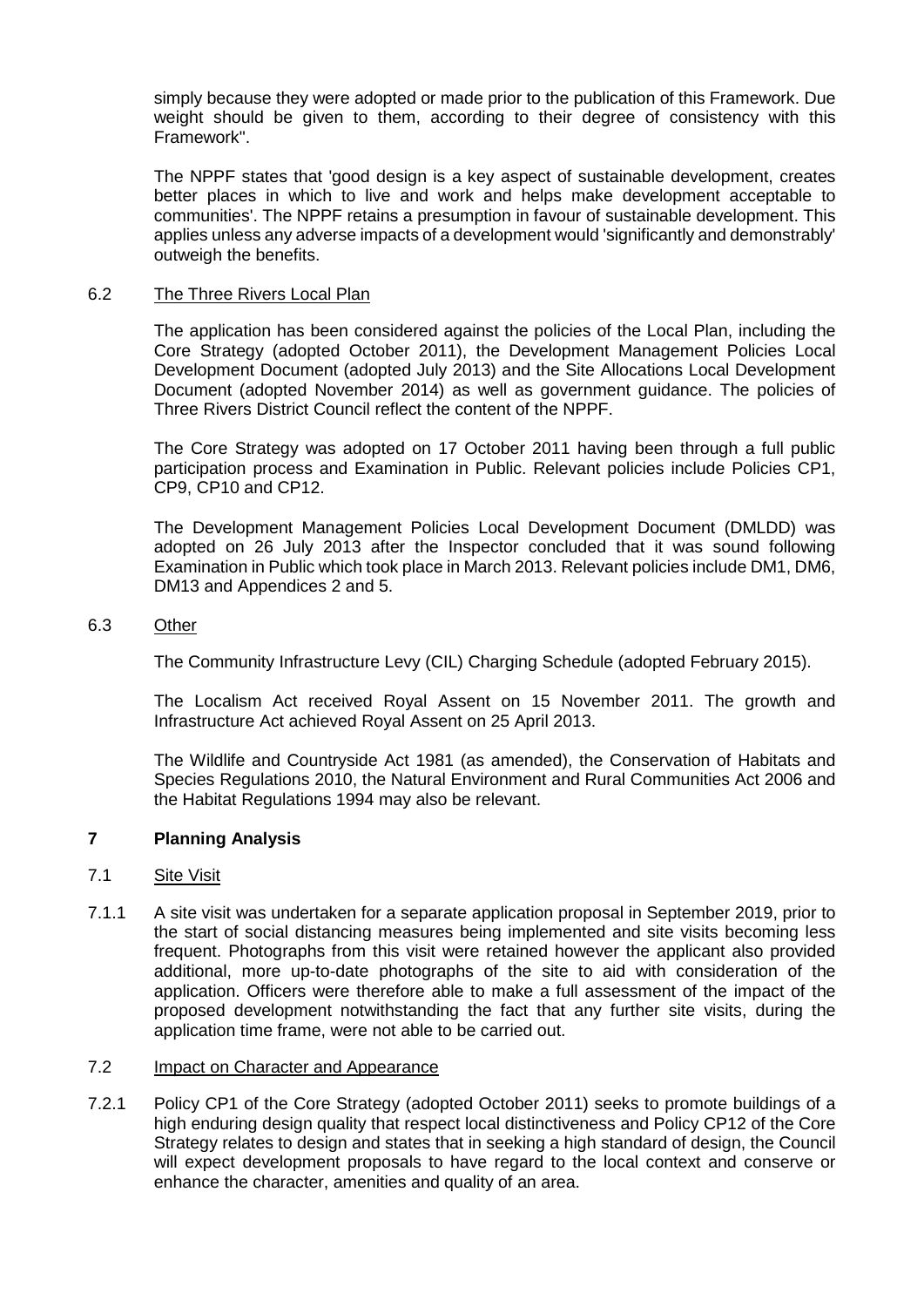- 7.2.2 Policy DM1 and Appendix 2 of the Development Management Policies LDD (DMP LDD) (adopted July 2013) set out that development should not have a significant impact on the visual amenities of the area.
- *7.3* Due to the position of the dwelling in the context of the street scene and the location of the proposed lower ground floor level and associated alterations directed to the rear, it is not considered that the proposed development would result in any harm to the character and appearance of the street scene. The proposal would involve the excavation of the ground level to the rear of the dwelling up to 1.5m. The levels currently slope downwards to the rear to the extent that the internal ground floor level is raised at least a metre from the garden level. There are currently areas of raised decking and patio which step down to the garden level. It is not considered that the further excavation to form a lower ground floor level which opens out to the garden level would cause harm to the character of the area or dwelling. The proposals also involve the replacement of the existing raised deck and alterations to the existing patio. It is not considered that either of these elements would result in harm to the character of the dwelling.
- 7.3.1 In summary it is not considered that the proposed development would result in an adverse impact on the character or appearance of the host dwelling, street scene or area and the proposal would be acceptable in accordance with Policies CP1 and CP12 of the Core Strategy and Policy DM1 and Appendix 2 of the Development Management Policies document.

### 7.4 Impact on amenity of neighbours

- 7.4.1 Policy CP12 of the Core Strategy states that development should 'protect residential amenities by taking into account the need for adequate levels and disposition of privacy, prospect, amenity and garden space'. Policy DM1 and Appendix 2 of the Development Management Policies document set out that development should not result in loss of light to the windows of neighbouring properties nor allow overlooking, and should not be excessively prominent in relation to adjacent properties.
- 7.4.2 The proposed development, given that it would be confined to below the existing site levels, would not cause harm by virtue of an overbearing impact or loss of light to any neighbour. Similarly it is not considered that the proposed development would give rise to overlooking given the relative position of the proposed lower ground floor fenestration. It is not considered that the proposed replacement decking would lead to harm to neighbouring residential amenity as it would assume a near identical position, depth and height to the existing raised deck.
- 7.4.3 It is noted that some neighbour comments refer to the impact of the proposed development upon neighbouring foundations. This is not a material consideration that can be addressed through the planning process however an informative will be included on any planning permission advising the applicant that the requirements of the Party Wall Act may need to be satisfied separately prior to the commencement of construction works. Similarly, the grant of planning permission would not overcome the requirement to satisfy other legislation such as Building Regulations.
- 7.4.4 The proposed development would therefore be acceptable in accordance with Policies CP1 and CP12 of the Core Strategy and Policy DM1 and Appendix 2 of the Development Management Policies LDD.

## 7.5 Highways & Parking

7.5.1 Core Strategy Policy CP10 requires development to provide a safe and adequate means of access and to make adequate provision for all users, including car parking. Policy DM13 and Appendix 5 of the Development Management Policies document set out parking standards.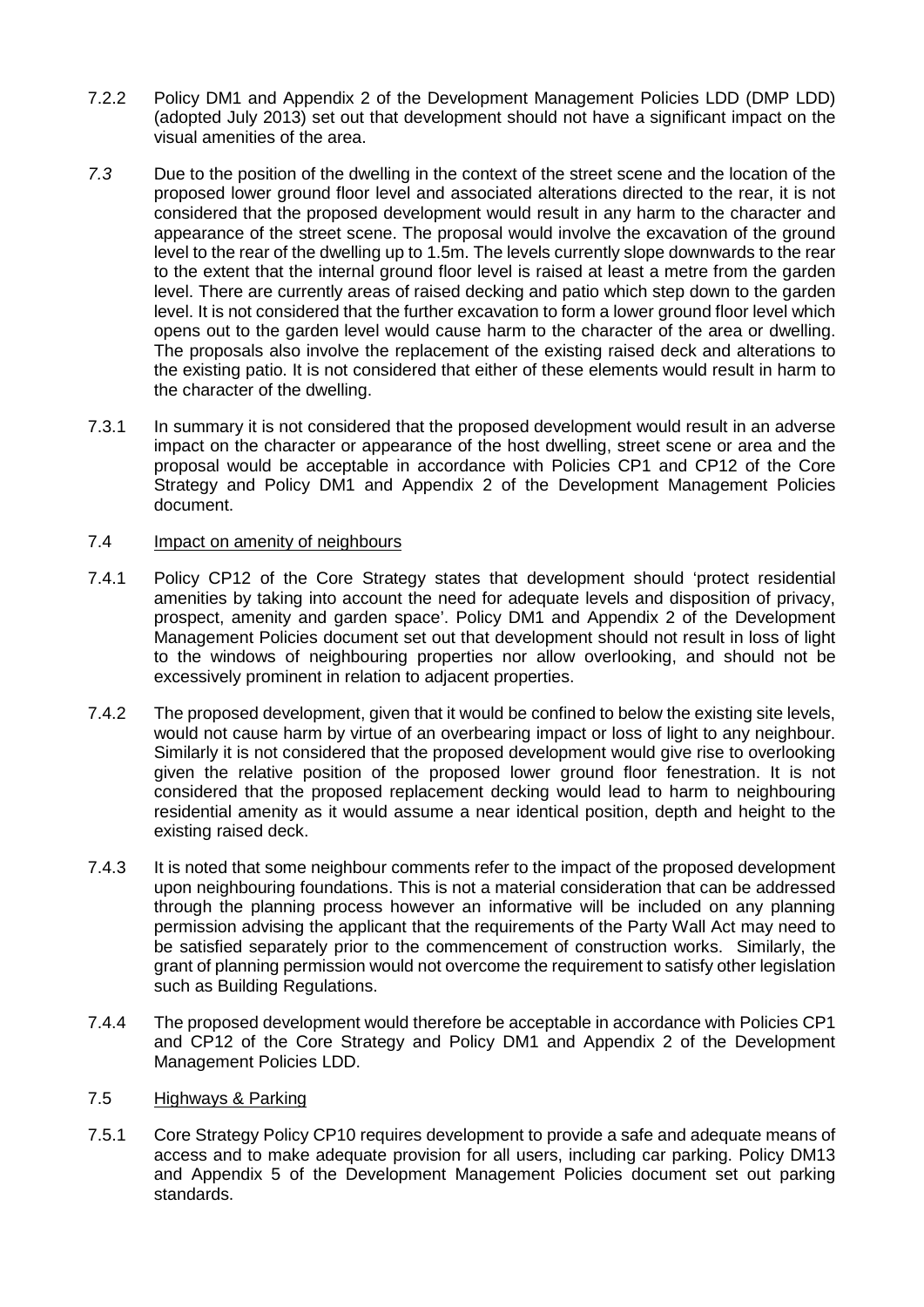7.5.2 The site would retain a driveway large enough to accommodate at least three cars, in line with the Council's adopted parking standards for a dwelling of this size.

## 7.6 Rear Garden Amenity Space

- 7.6.1 Policy CP12 of the Core Strategy states that development should take into account the need for adequate levels and disposition of privacy, prospect, amenity and garden space.
- 7.6.2 The dwelling would retain a garden of over 600sqm and the proposed development does not impact on the rear amenity space.

## 7.7 Trees & Landscape

- 7.7.1 Policy DM6 of the Development Management Policies LDD sets out that development proposals should seek to retain trees and other landscape and nature conservation features, and that proposals should demonstrate that trees will be safeguarded and managed during and after development in accordance with the relevant British Standards.
- 7.7.2 The amenity garden is heavily vegetated and includes a number of significantly large trees which are covered by a group Tree Preservation Order (TPO453). The TPO group includes 4 Oak Trees and 1 Scots Pine, with one Oak try situated in close proximity to the dwelling.
- 7.7.3 The Landscape Officer was consulted on the proposed development and raised objection to the proposals, stating that no details are provided in respect to existing or proposed level changes, and therefore it is impossible to assess any potential impact upon adjacent trees. Although the proposed lower ground level is beyond the root protection area of adjacent trees, associated level changes, and the unknown elements of the proposed level changes, have the potential to impact adjacent trees.
- 7.7.4 Following receipt of the Landscape Officer's comments, the applicant provided an updated Tree Report and Tree Protection Plan. The information confirmed that there would be no works to construct the basement within the root protection zone of the Oak Tree in close proximity to the dwelling and that protective measures would be in place on site during the course of development for the root protection area of the tree to be adequately protected. It is considered appropriate for a condition to be included on any planning permission for a detailed construction method statement to be provided to the LPA prior to works commencing on site.

### 7.8 Biodiversity

- 7.8.1 Section 40 of the Natural Environment and Rural Communities Act 2006 requires Local Planning Authorities to have regard to the purpose of conserving biodiversity. This is further emphasised by regulation 3(4) of the Habitat Regulations 1994 which state that Councils must have regard to the strict protection for certain species required by the EC Habitats Directive. The Habitats Directive places a legal duty on all public bodies to have regard to the habitats directive when carrying out their functions.
- 7.8.2 The protection of biodiversity and protected species is a material planning consideration in the assessment of this application in accordance with Policy CP9 of the Core Strategy and Policy DM6 of the Development Management Policies document. National Planning Policy requires Local Authorities to ensure that a protected species survey is undertaken for applications where biodiversity may be affected prior to the determination of a planning application. A Biodiversity Checklist was submitted with the application and states that no protected species or biodiversity interests will be affected as a result of the application.

## **8 Recommendation**

8.1 That PLANNING PERMISSION BE GRANTED subject to the following conditions: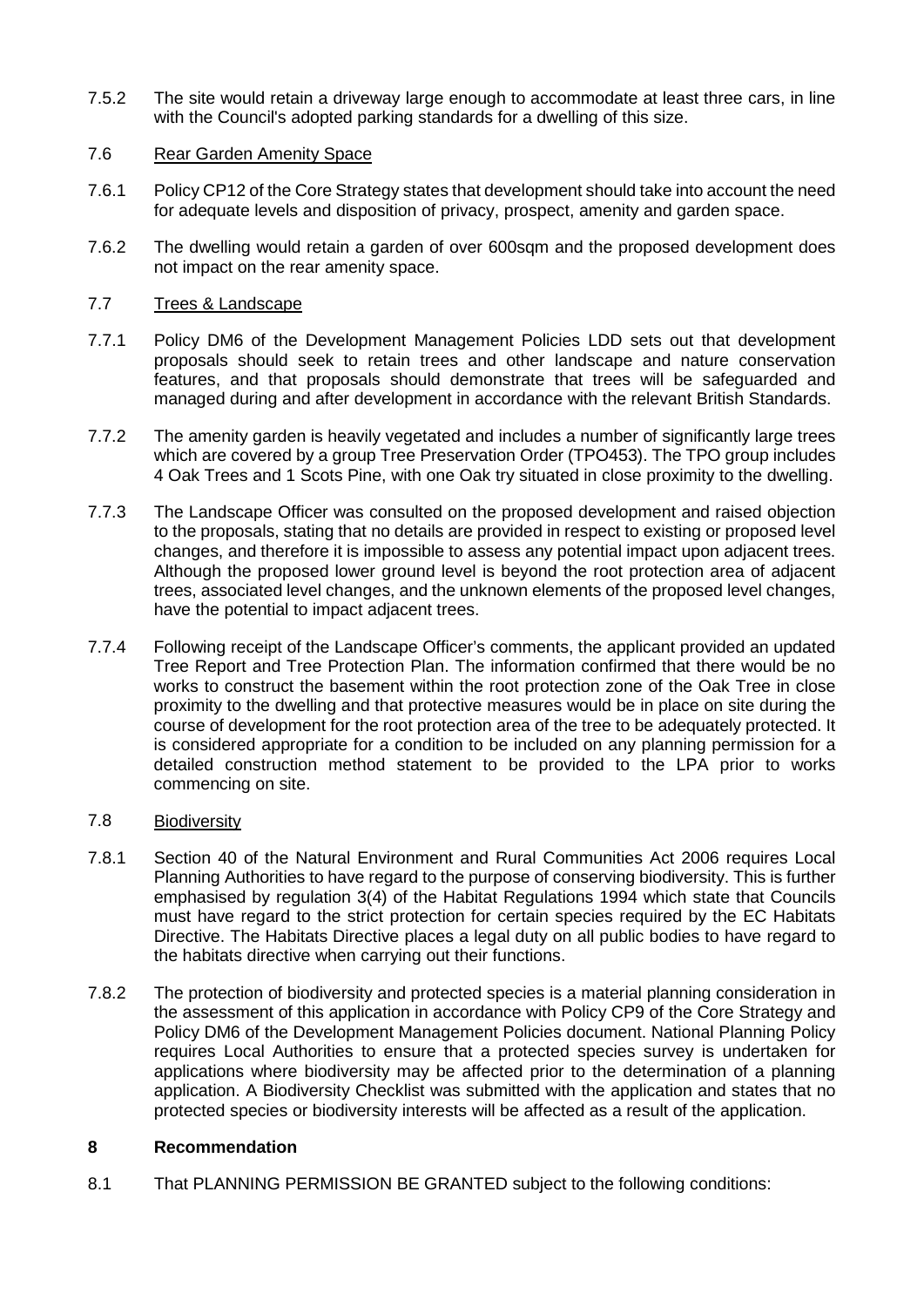- 8.2 Conditions
	- C1 The development hereby permitted shall be begun before the expiration of three years from the date of this permission.

Reason: In pursuance of Section 91(1) of the Town and Country Planning Act 1990 and as amended by the Planning and Compulsory Purchase Act 2004.

C2 The development hereby permitted shall be carried out in accordance with the following approved plans: TRDC0001 (Block Plan), 3852/16, 3852/17, 3852/1B, 3852/2, Tree Protection Plan Rev D

Reason: For the avoidance of doubt and in the proper interests of planning and in the interests of the visual amenities of the locality and the residential amenity of neighbouring occupiers, in accordance with Policies CP1, CP9, CP10 and CP12 of the Core Strategy (adopted October 2011) and Policies DM1, DM6, DM13 and Appendices 2 and 5 of the Development Management Policies LDD (adopted July 2013).

C3 The proposed development hereby permitted, shall be carried out in accordance with the materials as shown on the approved plans and Materials Schedule and no external materials shall be used other than those approved.

Reason: In the interests of the visual amenity of the area in accordance with Policies CP1 and CP12 of the Core Strategy (adopted October 2011) and Policy DM1 and Appendix 2 of the Development Management Policies LDD (adopted July 2013).

C4 The development hereby approved shall be carried out in accordance with the Arboricultural and Planning Integration Report prepared by GHA Tress dated 29 October 2020. The protective measures detailed on drawing Tree Protection Plan Rev D shall be erected and maintained on site throughout the entire course of the development until all equipment, machinery and surplus materials have been removed from the site. Nothing shall be stored or placed within any area fenced in accordance with this condition and the ground levels within those areas shall not be altered, nor shall any excavation be made. No fires shall be lit or liquids disposed of within 10.0m of an area designated as being fenced off or otherwise protected in the approved scheme.

Reason: To prevent damage to trees during construction and to meet the requirements of Policies CP1 and CP12 of the Core Strategy (adopted October 2011) and Policy DM6 of the Development Management Policies LDD (adopted July 2013).

C5 No development or other operation shall commence on site until a method statement has been submitted to and approved in writing by the Local Planning Authority. This method statement shall include details of timetables of works, method of demolition, removal of material from the site, importation and storage of building materials on the site, details and depths of underground service routes, methods of excavation and construction methods, in particular where they lie close to trees. The construction methods to be used shall ensure the retention and protection of trees, shrubs and hedges growing on or adjacent to the site. The development shall only be implemented in accordance with the approved method statement.

Reason: This condition is a pre commencement condition to prevent damage to trees during construction, to protect the visual amenities of the trees, area and to meet the requirements of Policies CP1 and CP12 of the Core Strategy (adopted October 2011) and Policy DM6 of the Development Management Policies LDD (adopted July 2013).

### 8.3 Informatives

I1 With regard to implementing this permission, the applicant is advised as follows:

All relevant planning conditions must be discharged prior to the commencement of work. Requests to discharge conditions must be made by formal application. Fees are